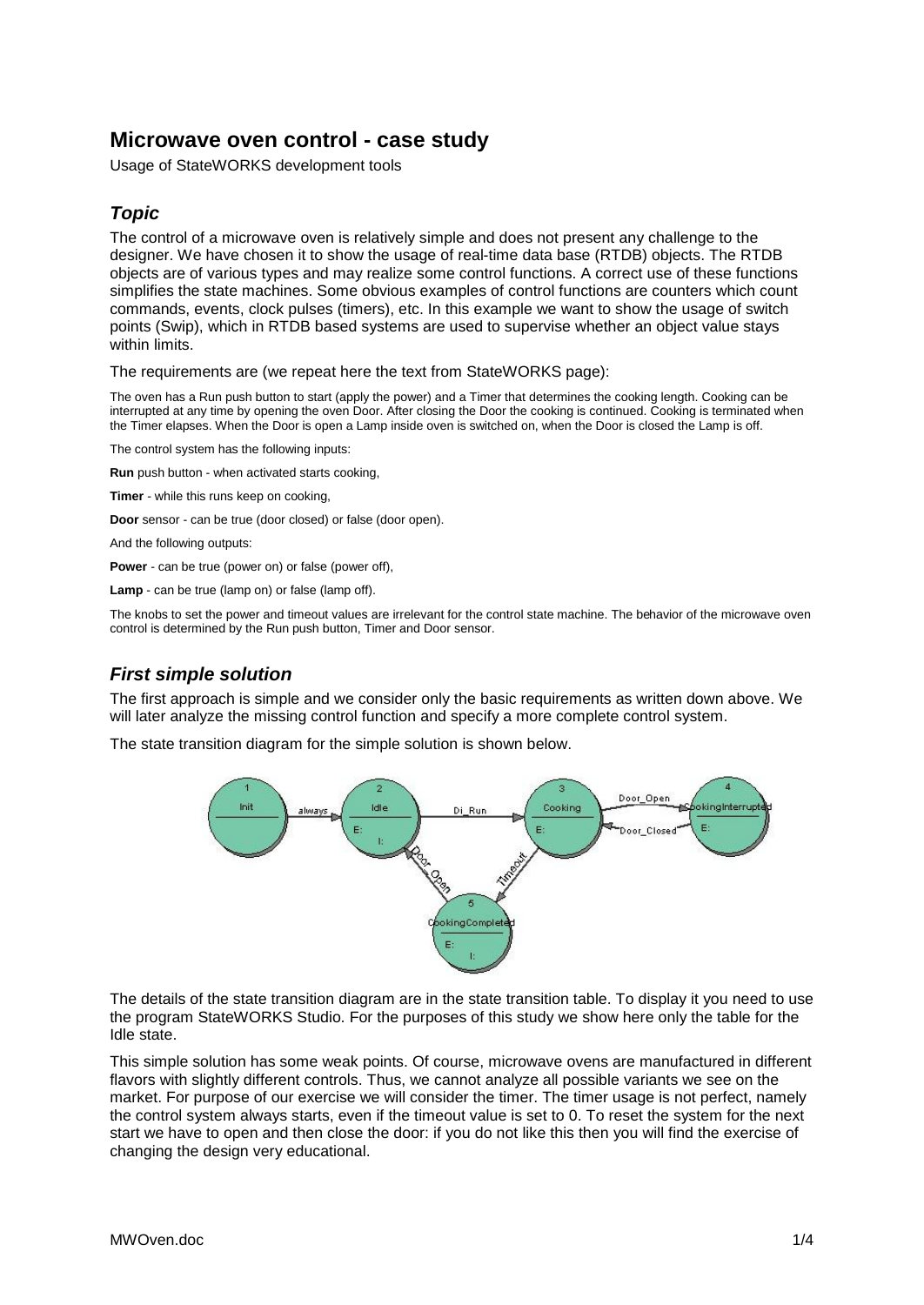### *More realistic control*



To achieve a more elaborate control shown above we introduce a condition Swip\_TimeoutNotZero which together with with Dias Run (using logical AND operation) forms the condition for the transition from the state Idle to Cooking. A Switch-point in the RTDB is a mechanism for testing any numeric value, and producing a set of Control Values in the positive-logic convention employed by StateWORKS to govern possible transitions. Instead of using directly the Control Values we use control names (see more detailed explanation later in "RTDB object" section). Commonly, we employ names such as "In\_Permitted\_Range", "Too\_High" and "Too\_Low". Here we only need to use the one "name" Swip\_TimeoutNotZero.)

Entering the state the switchpoint is activated.

Opening and closing the door switches the lamp on and off.

If the Run signal becomes active and the Timeout value is not zero the state machine goes to the state Cooking.

| Idle<br>Е: |                              | Swip_Timeout_On |            |
|------------|------------------------------|-----------------|------------|
|            |                              |                 |            |
| X.         |                              |                 |            |
|            | Door_Closed                  |                 | Do LampOff |
|            | Door_Open                    |                 | Do LampOn  |
| Cooking    | Di_Run & Swip_TimeoutNotZero |                 |            |

The specification is abstract, so, we do not care at this moment how we might get the conditions. At this moment, the VFSM specification defines a link to the real object in the RTDB by choosing the needed object types and using their control values to define control names, as for instance Swip\_TimeoutNotZero.

Later, during the detailed system configuration, we can decide which specific timer will be used for oven control and link its timeout value with a parameter (set by a timer knob on the microwave oven front panel). That parameter, in turn, will be an object to be supervised by a switch point. We may show the dependencies specified in the RTDB by the following diagram: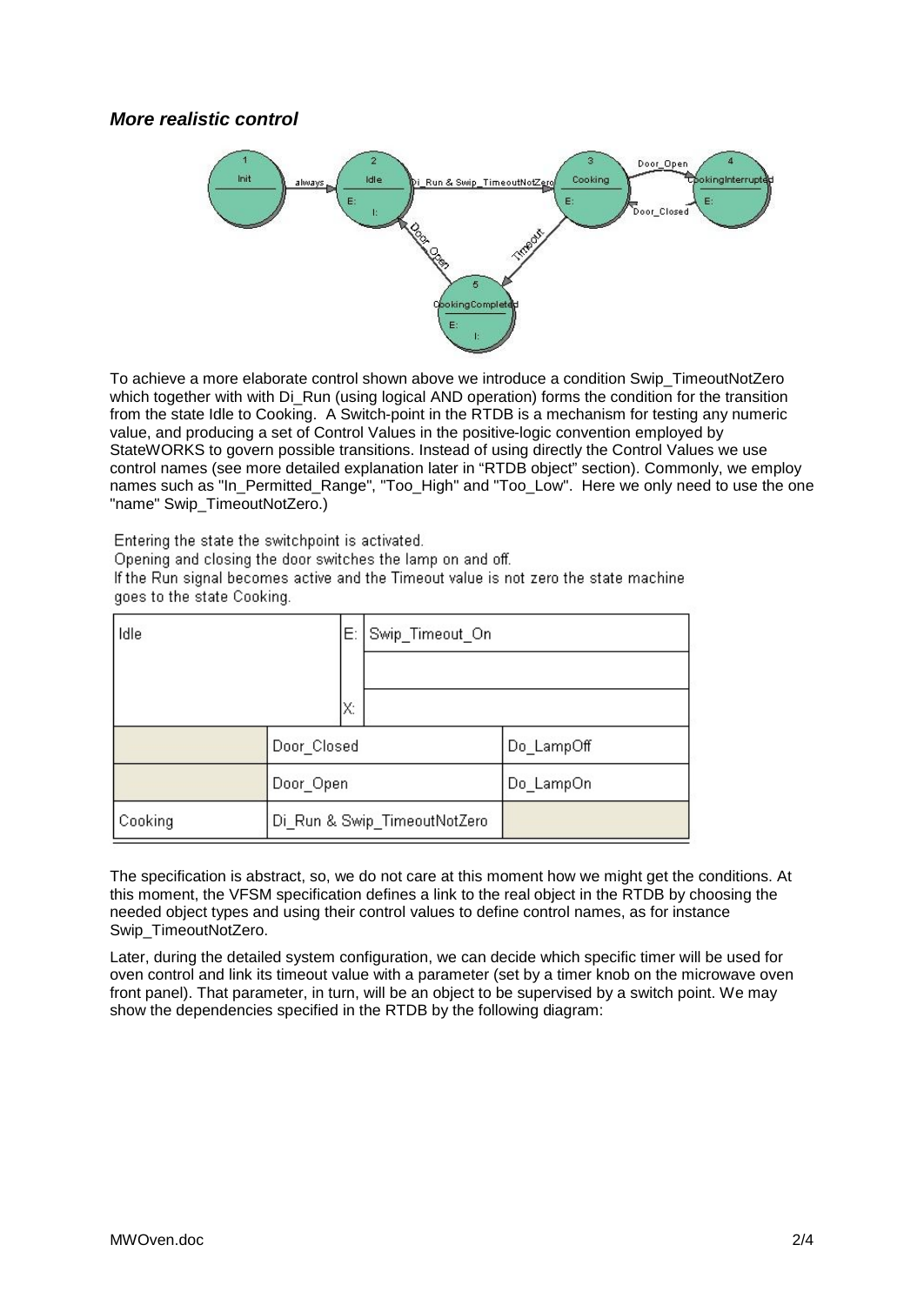

## *RTDB objects*

The RTDB consists of objects. Objects are of different types i.e. they have different properties; specifically they have different Values and Control Values.

A parameter object may have Value of type integer, float, string, etc. It may also have a Control Value but we do not discuss it here as it is irrelevant to the example. In our example Parameter stores the timeout value which is an integer representing the number of seconds.

The timer object value is its counter output which represents the elapsed time from the timer start. The timer object compares continuously the counter output with the timeout value (in this case supplied by the Parameter object) and defines the timer Control Value. If the timer is not started yet the Control Value is RESET. If the timer runs (the counter counts some time pulses) the Control Value is RUN. If the counter output equals the timeout value the Control Value is OVER.

A switchpoint object ( SWIP ) compares some object Value with its Values which represent in this case Low and High levels according to the following diagram: